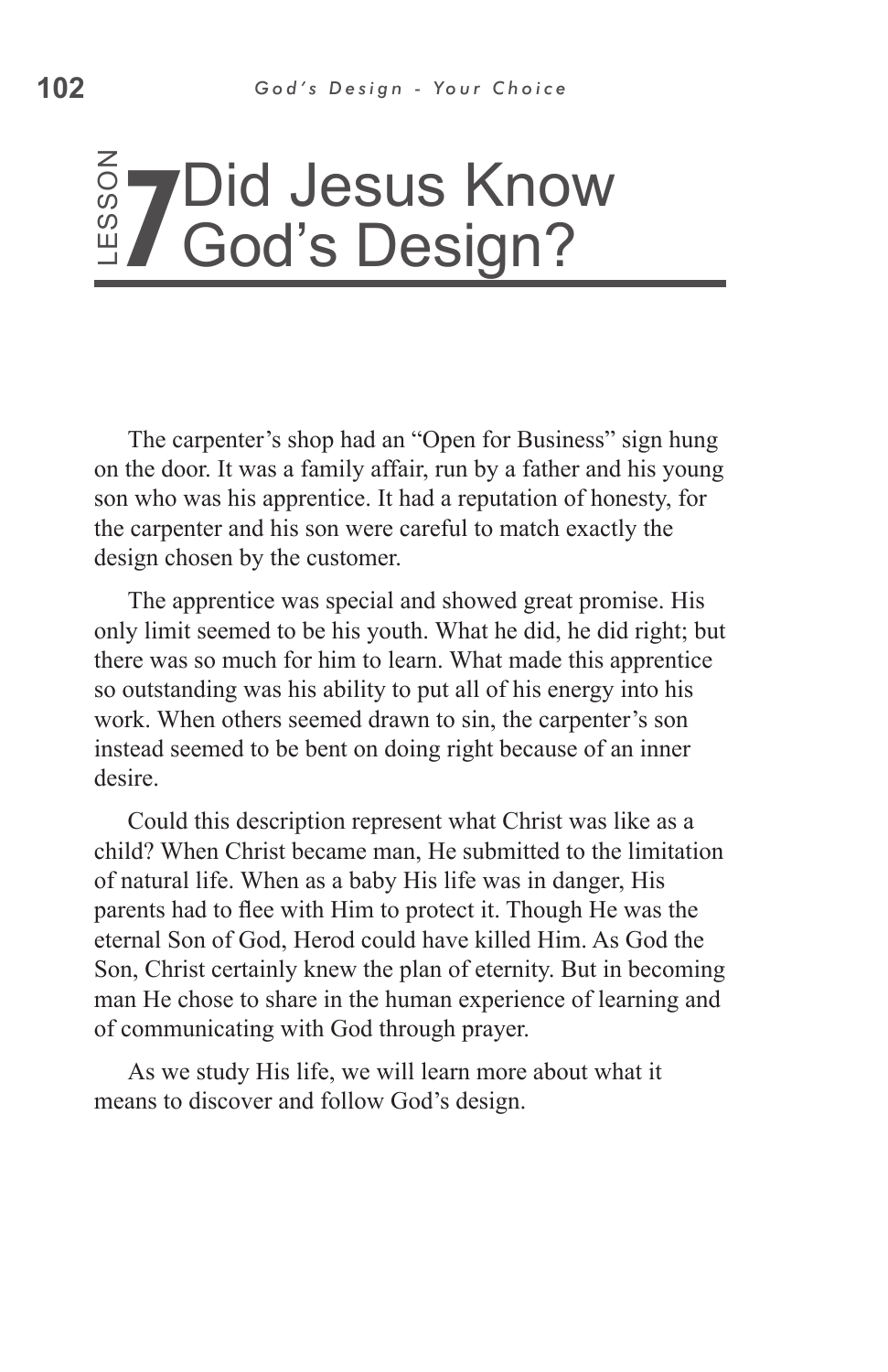## *The Plan*

- A. Christ Learned Through Limitations
- B. Christ Learned as He Grew
- C. Christ Learned as He Prayed
- D. Christ Learned as He Experienced

### *The Goals*

- 1. Identify what Christ learned through His experience of limitations.
- 2. Conclude ideas about God's will drawn from biblical descriptions of Christ's childhood.
- 3. Describe lessons you have learned through prayer that are like those Christ learned.
- 4. State what Christ learned through experience.

# **A. Christ Learned Through Limitations**

**Goal 1.** Identify what Christ learned through His experience of limitations.

Christ became acquainted with limitation. The God of Creation (John 1:3) limited himself to the very flesh He had created! He willingly limited His divine knowledge, presence, and power. He allowed himself to learn through experience.

He learned the limitation and frustration of childhood through being submissive to His parents. His childhood was normal; there is no reason to think otherwise. No doubt He was introduced to discipline at an early age. Even as He grew there was only a gradual lessening of limitation.

From having a position of equality with the Father He accepted one involving the limitation of obedience.

> Who, being in very nature God, did not consider equality with God something to be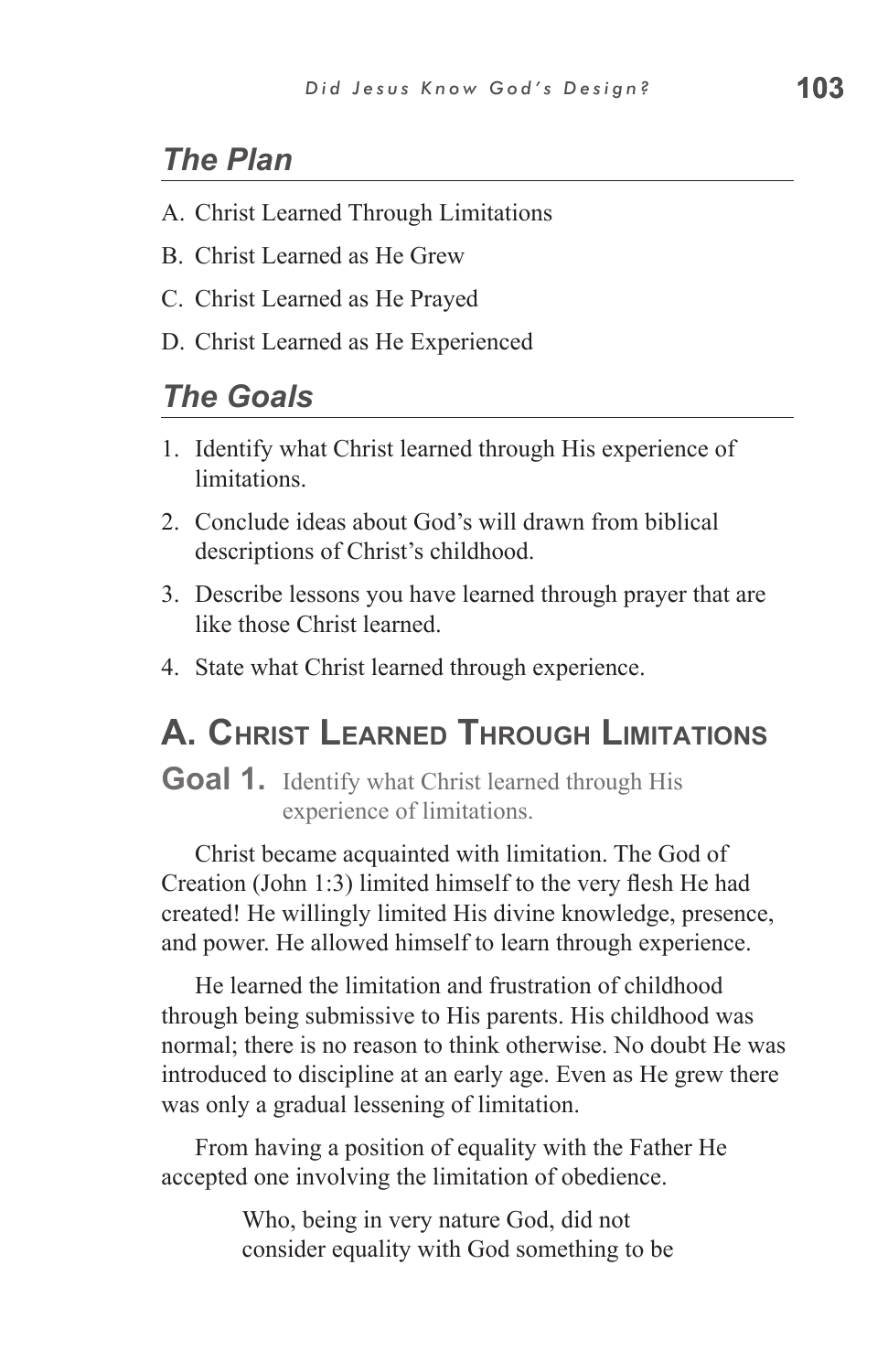grasped, but made himself nothing, taking the very nature of a servant, being made in human likeness. And being found in appearance as a man, he humbled himself and became obedient to death--even death on a cross! (Philippians 2:6–8)

 He did not do what He wanted, but only what God wanted (John 5:19, 30). He learned from experience that humans are subjected to a variety of real pressures. Natural (nonsinful) desires might dictate one thing, yet the will of the Father might be something else.

During His temptation He would feel the essence of His human life weakening and yet know He was bound by choice not to make stones bread (Luke 4:1–4). What an experience for the Creator of life to share!

# *Application*

**1** Christ willingly limited himself so that He could share in our

- **a)** sin.
- **b)** failure.
- **c)** humanity.

# **B. Christ Learned As He Grew**

Goal 2. Conclude ideas about God's will drawn from biblical descriptions of Christ's childhood.

Christ grew in knowledge and understanding. The Bible records specific areas of His life in which this happened. In Luke 2:40 His early growth is described. It must have been evident that the favor of God rested on Him, for the Bible says there that He was full of wisdom at an early age. Yet He did no miracle until He began His ministry in Galilee.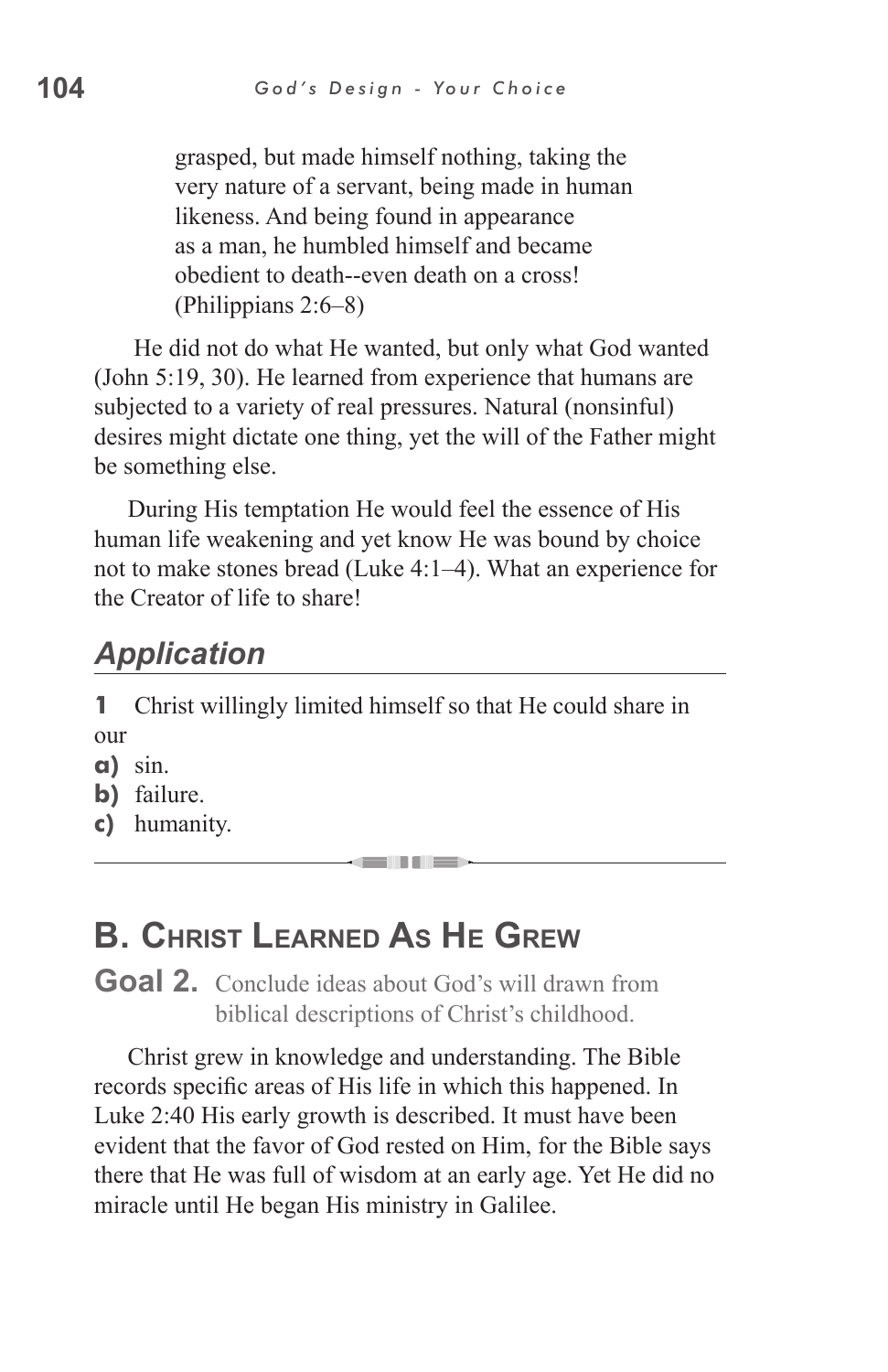This, the first of his miraculous signs, Jesus performed at Cana in Galilee. He thus revealed his glory, and his disciples put their faith in him. (John 2:11)

When He was twelve years old, Jesus was taken to the temple by His parents for the feast of Passover (Luke 2:41–42). In Jewish society He was reaching the age when He would be considered an adult in religious matters. Yet He was still supposed to be in submission to His parents.

Perhaps at this time Jesus was feeling a kind of testing that we also experience as we grow. This question often arises: When does a person begin to set the direction of his or her own life and accept responsibility for his or her own decisions?

There must have been a growing spiritual awareness or God-consciousness in Christ's life—perhaps one even beyond His years. One thing is clear: it created tension in His life. He found himself drawn to stay in the temple yet still under the guidance of His parents (Luke 2:43–51).

### *Application*

- **2** Read Luke 2:41–51. By His behavior at the time described Jesus showed that He
- **a)** could make His own decisions because there was no person in authority over Him.
- **b**) was limited by His parents' authority yet could serve God perfectly.
- **c)** had no need to follow the advice and guidance of His parents.

In Luke 2:40 we read that Christ was *full* of wisdom. And Luke 2:52 says that He *grew* in wisdom. From this it seems that even wisdom as a gift is related to a person's stage of maturity and growth. Wisdom that would fill Christ as a child would need to develop along with His mental and even spiritual growth.

----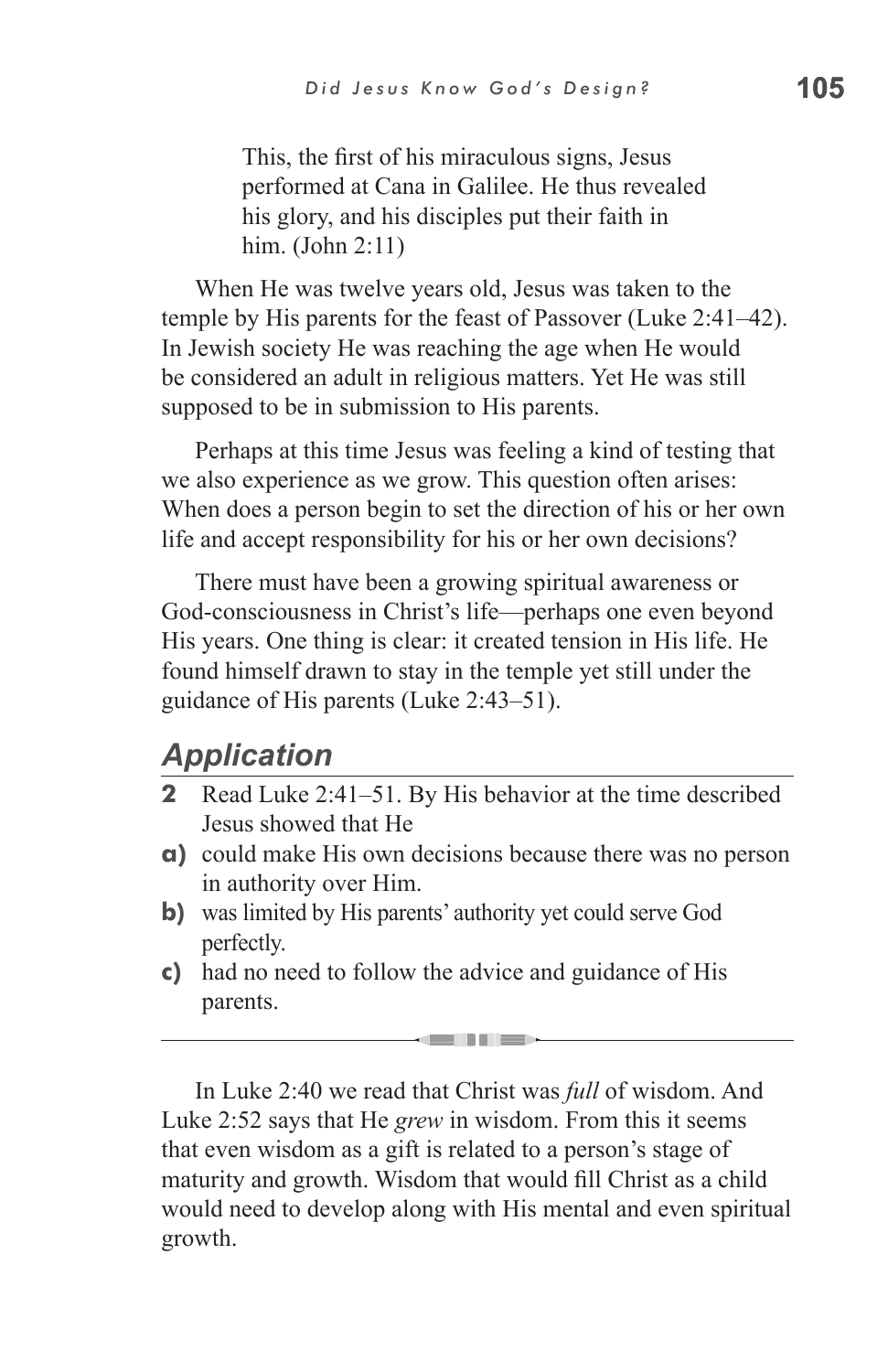Christ no doubt learned at that time something about God's design or will for Him. As He began to understand His Sonship, He would find His right place in the temple. However, God's will for Him also included Mary and Joseph, and years more of their discipline and teaching. He did not see the complete picture at the age of twelve, but reacted in a twelve-year-old way to what He *did* know. The fact was that God was just not finished yet in His training of Christ nor was Christ yet ready for His ministry.

Just as we grow into understanding of facts, so Christ grew. He *saw* His ministry early; He *grew* to understand it.

### *Application*

**3** Circle the letter in front of the conclusion about God's will that can be drawn from the Bible's description of Jesus' childhood in Luke 2:39–52.

- **a)** A person who sees God's will for him may still need to grow in his understanding of it.
- **b)** A person cannot follow God's will and submit to limitations at the same time.
- **c)** The wisdom God gives concerning His will is unrelated to growth or maturity.

an III a

# **C. Christ Learned As He Prayed**

**Goal 3.** Describe lessons you have learned through prayer that are like those Christ learned.

Not only did Christ learn as He grew, but He also learned as He prayed. Prayer was His conscious link with the Father just as it is ours. While the Bible says nothing about His habit of prayer as a young man (up to age thirty), it is clear from His prayer life during His three years of ministry that it was a habit He developed early. What could He have learned of God's design through prayer?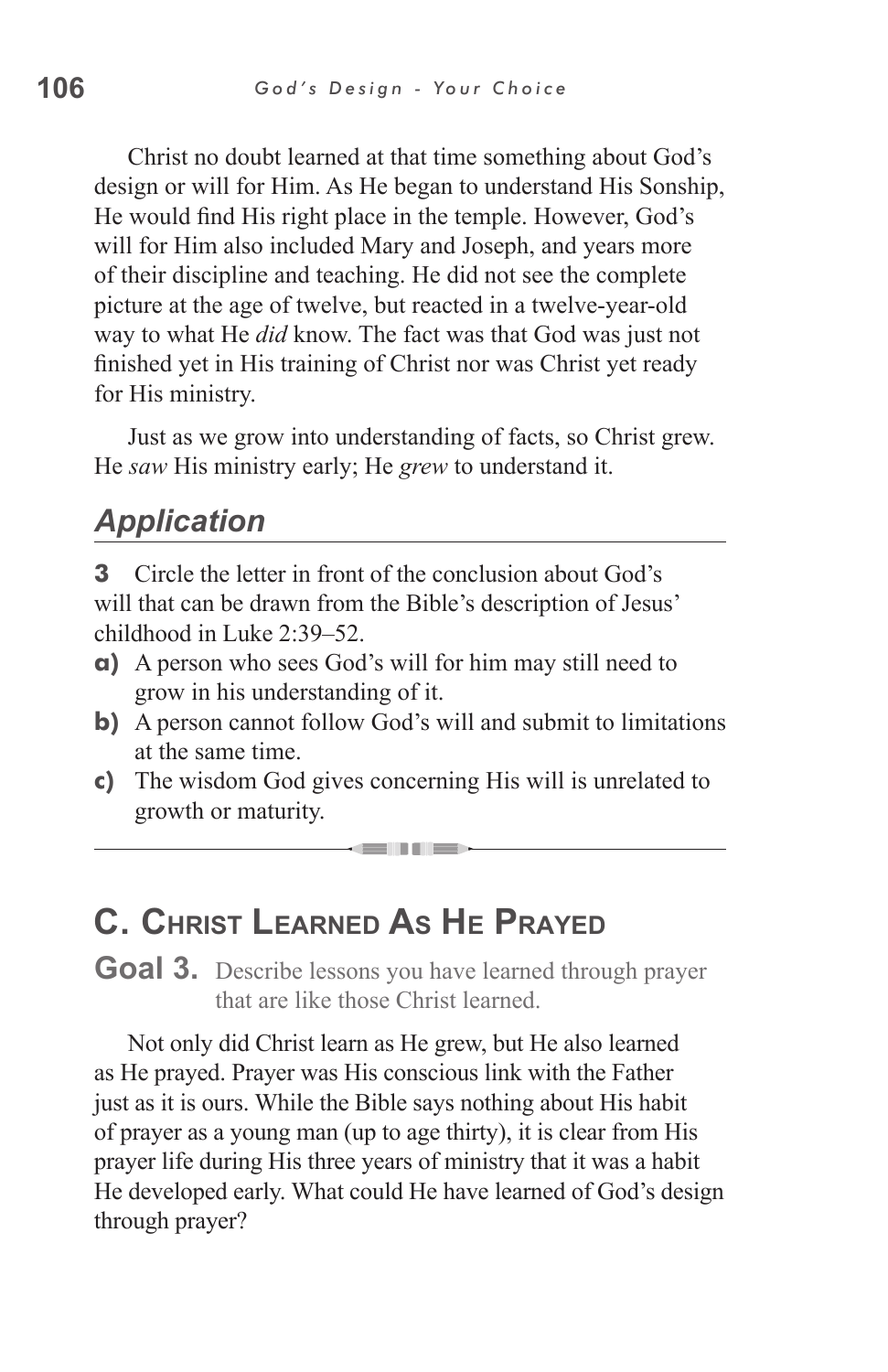# **Discipline**

Christ submitted to the discipline of prayer. Prayer is not an easy exercise; it is seldom supported by the desire of the flesh. In fact, the spiritual victories that come through agony in the Spirit are often won at the price of suffering in our bodies. Our flesh would tend to stay away from taking part in that kind of struggle.

This principle is so clearly revealed in Christ's experience of prayer in Gethsemane. There we see Him, regardless of His spiritual insight, in the midst of the dynamic process of yielding to the unchangeable will of the Father.

> Going a little farther, he fell with his face to the ground and prayed, "My Father, if it is possible, may this cup be taken from me. Yet not as I will, but as you will." (Matthew 26:39)

His cry was that of a real man learning the ways of God. In the middle of that tension, that agony of prayer, His human body reached a point of exhaustion and He sweated a bloody sweat (Luke 22:44).

# *Application*

**4** Read Matthew 26:40–41. The disciples were not praying because they

- **a)** were not sure how they should pray.
- **b**) had no desire to pray at that time.
- **c)** allowed their fleshly desires to rule them.

The human body always seeks physical comfort. Its desires will not lead one to prayer, to intercession. Christ learned that truth well, though He had a perfect human nature, unspotted by the curse that came through Adam's sin.

<u>e in die s</u>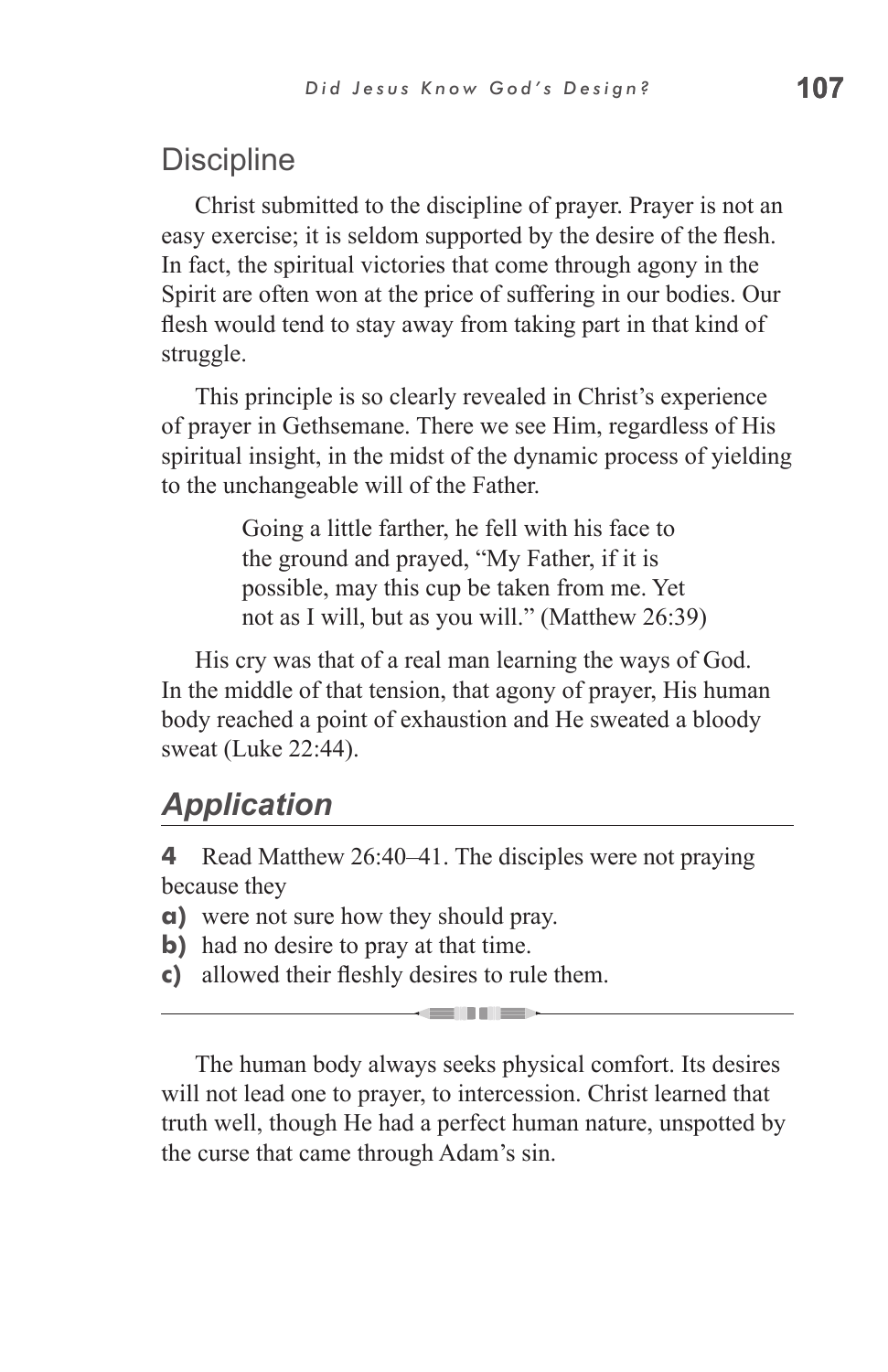#### **Dependency**

Christ also learned how to depend on the Father as He prayed. Each new direction of His ministry was preceded by extended sessions of prayer. When He was selecting His twelve disciples, He spent the night in prayer. Though the words of that prayer are not recorded, we see that He had confidence the next day as He called to himself the twelve He had chosen (Luke 6:12–16).

We are allowed to hear how He prayed as He approached the time of His suffering and death (John 17). In it we see the extent of His personal relationship with the Father. His prayer was so matter-of-fact, so personal, that we can almost picture the Father there. Christ reminded the Father of their relationship and of how He trusted those who were given to Him by the Father. It was a prayer of total dependency.

### Effective Communication

Christ also learned that prayer was a completely effective and sufficient way of communicating with God. When He prayed, things happened. While He was being baptized in water He prayed, and the Holy Spirit came down on Him in the form of a dove (Luke 3:2l–22).

He chided the disciples on their prayerlessness when they were unable to deliver a young boy from the evil spirit that oppressed him (Mark 9:19, 28–29). He said that victory came because of prayer. His power testified to His prayers.

Jesus prayed at the resurrection of Lazarus (John 11:38–44). He constantly sought the power and direction of the Father through prayer. He learned that the medium of prayer was sufficient and effective for communicating with God.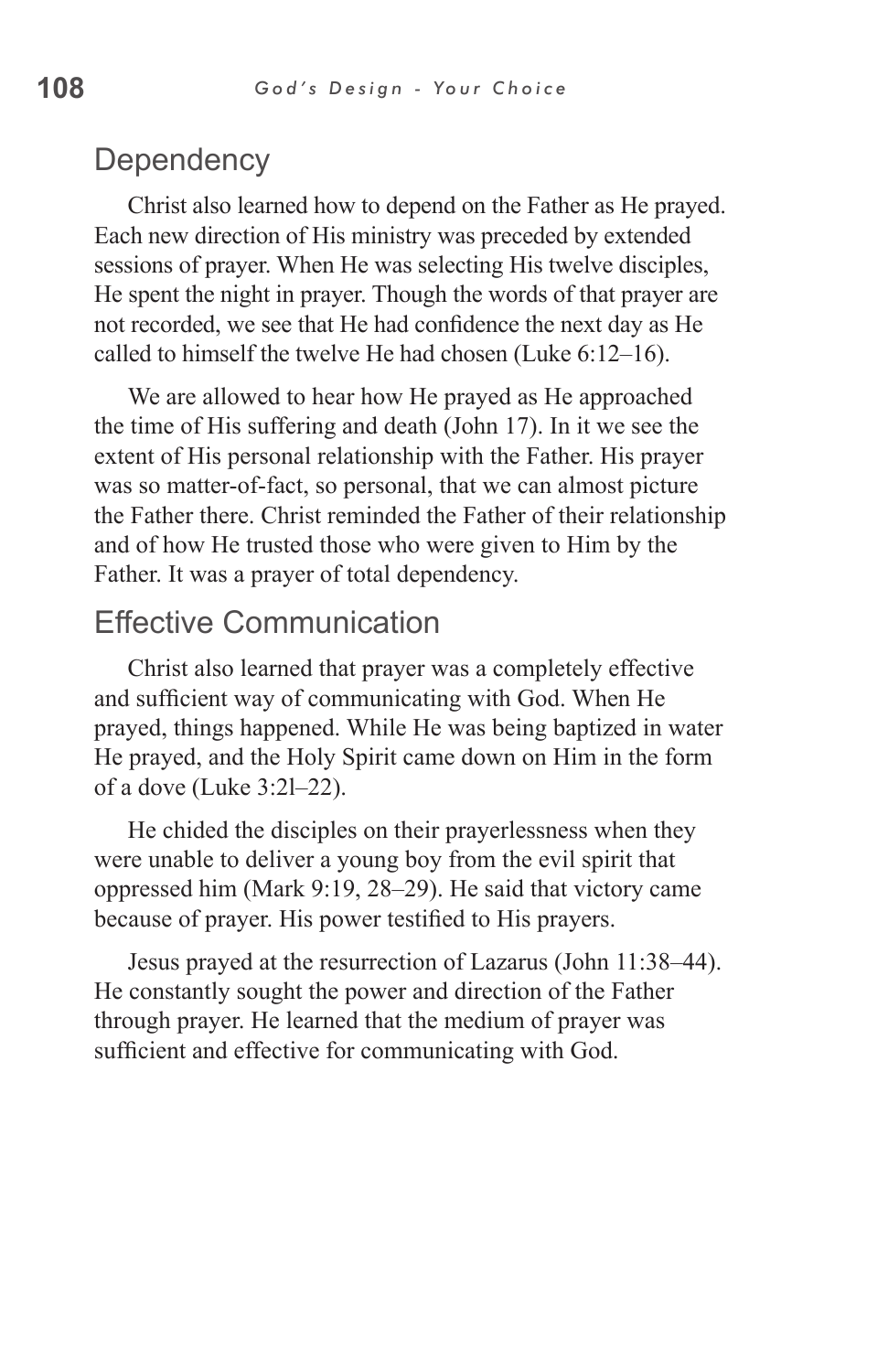# *Application*

**5** We have studied three things that Christ learned through prayer. Think over what you have learned through prayer. In your notebook, write a short description of experiences you have had or lessons you need to learn in the following areas:

- 15

- **a)** Discipline
- **b)** Dependency
- **c)** Effective communication

# **D. Christ Learned As He Experienced**

Goal 4. State what Christ learned through experience.

Christ learned through experience. There is a different kind of knowledge that one possesses when he has experienced something than that which he possesses from knowing it but being totally separated from it.

The holiness of God is characterized by separation. As God's Son, Christ did not come to join himself to sinners but to humanity. His object was to share the human experience but maintain His holiness.

What could Christ learn through the experience of becoming a man that He did not already know?

#### Victory Over Temptation

Christ learned through His experience of temptation. Temptation was not something He observed. It was a power He felt that could do everything but force Him to do wrong. Follow Him as He experienced the temptation in the wilderness (Luke 4:1–13).

He was led by the Spirit into the desert, and for forty days He had no food. During the forty days He faced a variety of temptations from Satan. By the time He faced the three temptations recorded in the Bible, He was hungry, tired, and physically weak. He was feeling His human limitations.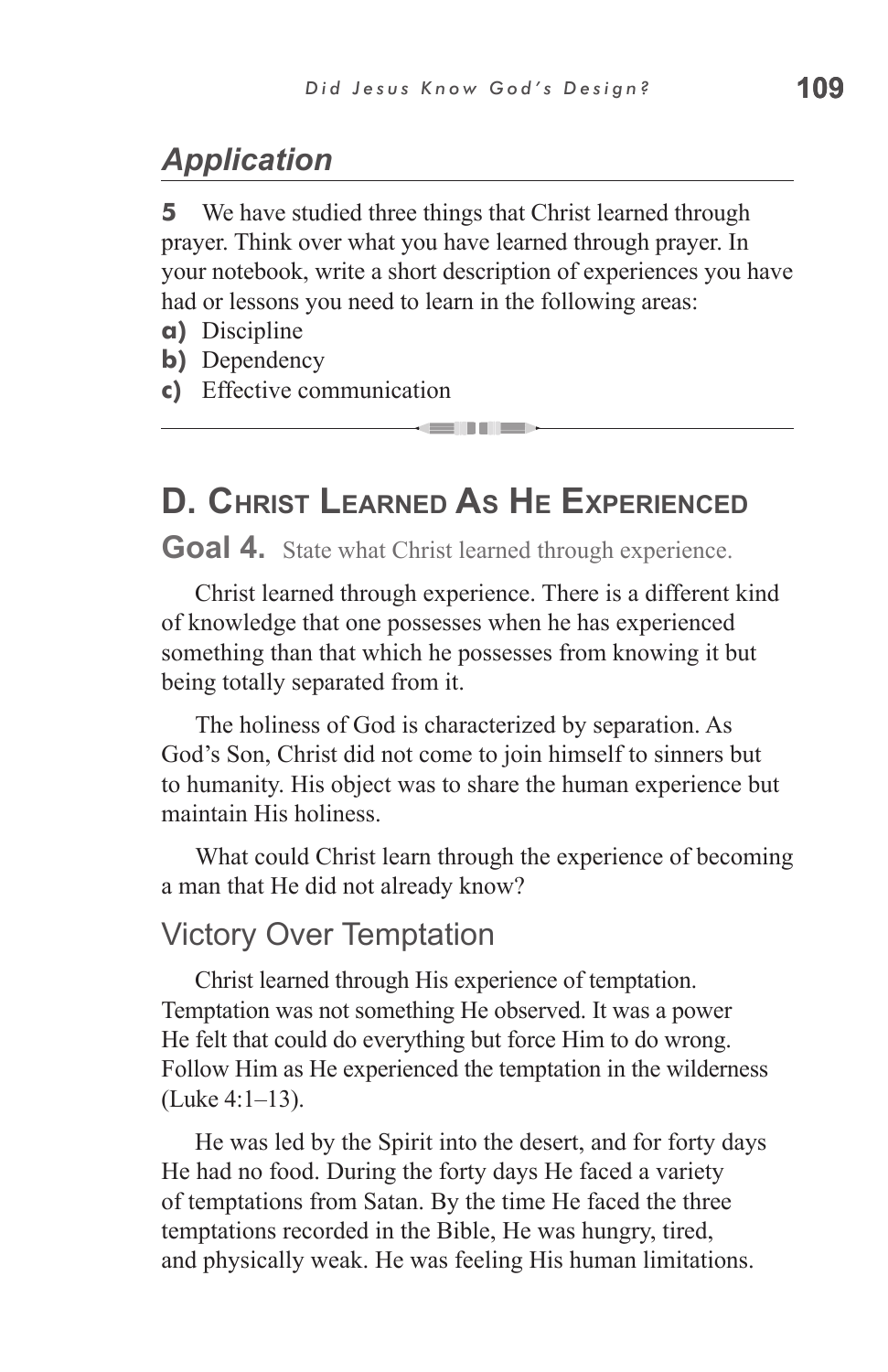Some of the acts He was tempted to do then do not seem to be completely wrong, especially that of turning stones into bread.

All the hope of the world for all of eternity depended on Christ's being able to know and follow the will of the Father in spite of hunger, tiredness, exhaustion, or any other circumstance. That kind of conflict is the experience of temptation.

Compare His victory to the failure of others. Esau had been hunting for hours when the smell of Jacob's soup was more than he could resist (Genesis 25:27–34). Israel was in the wilderness only a matter of days when they would have returned to Egypt for a few meals of the kind of food they wanted (Exodus 16:1–3).

Jesus learned through experience. He learned the frailty of the natural body and mind. He also learned the sufficiency of the Word's power to combat temptation. He has sympathy for weaknesses, but no patience with sin (Hebrews 4:15).

# *Application*

- **6** Christ's experience of temptation shows us that
- **a)** temptations come at a time when we are too weak to overcome them.
- **b)** He did not really face temptation the same way we do.
- **c)** we can overcome temptation by using God's Word.
- **d)** it is possible to be victorious over temptation even when we are weak or exhausted.

### **Obedience**

Christ learned obedience through suffering. It is one thing in the paradise of heaven for the Son to submit to the Father. But it is another thing for man to be obedient on earth. Man's obedience is the submission made to God when all the force of the natural world is against it, when all the power of the fallen creation is against it, when all the might of Satan is against it.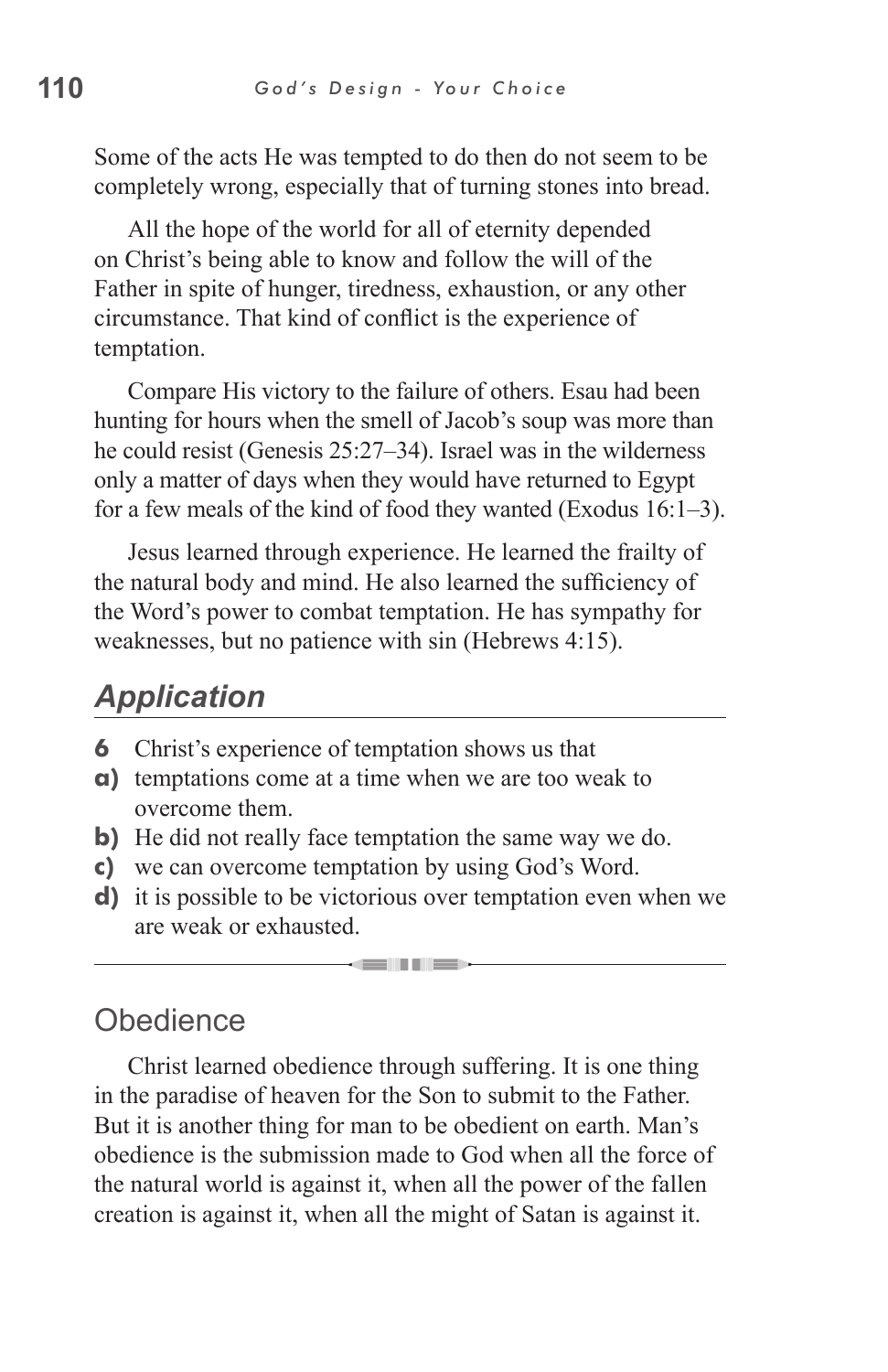That kind of obedience is learned through suffering (Hebrews 5:8). There is no other way. We do not misinterpret the Scriptures when we say that it was necessary for Christ to become man to know as we know, to obey as we must obey.

For what could opposition mean to the All-powerful? What could death mean to Life himself? What could pain mean to Jehovah the Healer? What could any need mean to the One of limitless resource? Can a person measure what effect one cup of water taken from the ocean has on the ocean?

But for Christ, the Incarnation—His becoming man—was the very experience of limitation itself. It was the way He learned to obey the will of God as a man.

# *Application*

**7** Through His experience of suffering, Christ learned obedience because He

- **a)** had no previous knowledge of suffering or pain.
- **b**) did God's will as a man, not as God's Son in heaven.
- **c)** was not subject to the Father's will before He became man.

**8** We have studied several ways in which Christ learned and followed God's design for Him. Read each sentence describing one of those ways. Then in your notebook, complete the following sentence by describing how you can follow His example in your own life.

- **a)** Christ did God's will perfectly within the limitations that were part of His human experience. I can do God's will within these limitations which are part of my experience: ... (complete this in your notebook).
- **b)** Christ learned God's will through the discipline of prayer. I can learn God's will through the discipline of prayer by . . . (complete this).
- **c)** Christ followed God's will in spite of temptation, hunger, tiredness, pain, or suffering. I can follow God's will in spite of the following kinds of temptation, hunger, tiredness, pain, or suffering:. . . (complete this).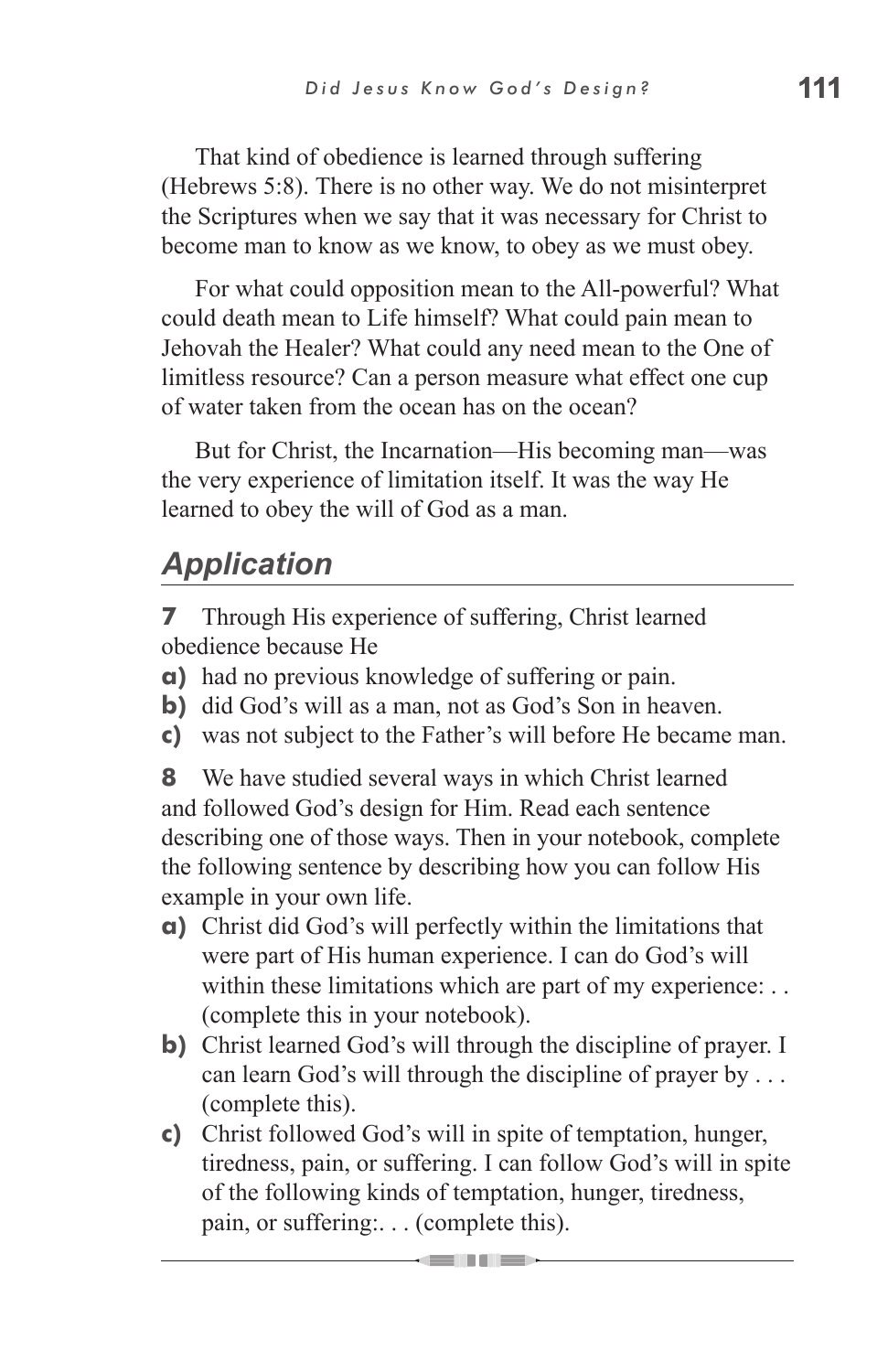Christ was the Son of God before He came to earth. He knew everything before He came, but it was a different knowledge that He took back when He returned to heaven to be our great High Priest and represent us before the Father (Hebrews 12:2).

What an encouragement! What an example! Christ has gone before us. He learned and followed God's design for Him. He is victorious.